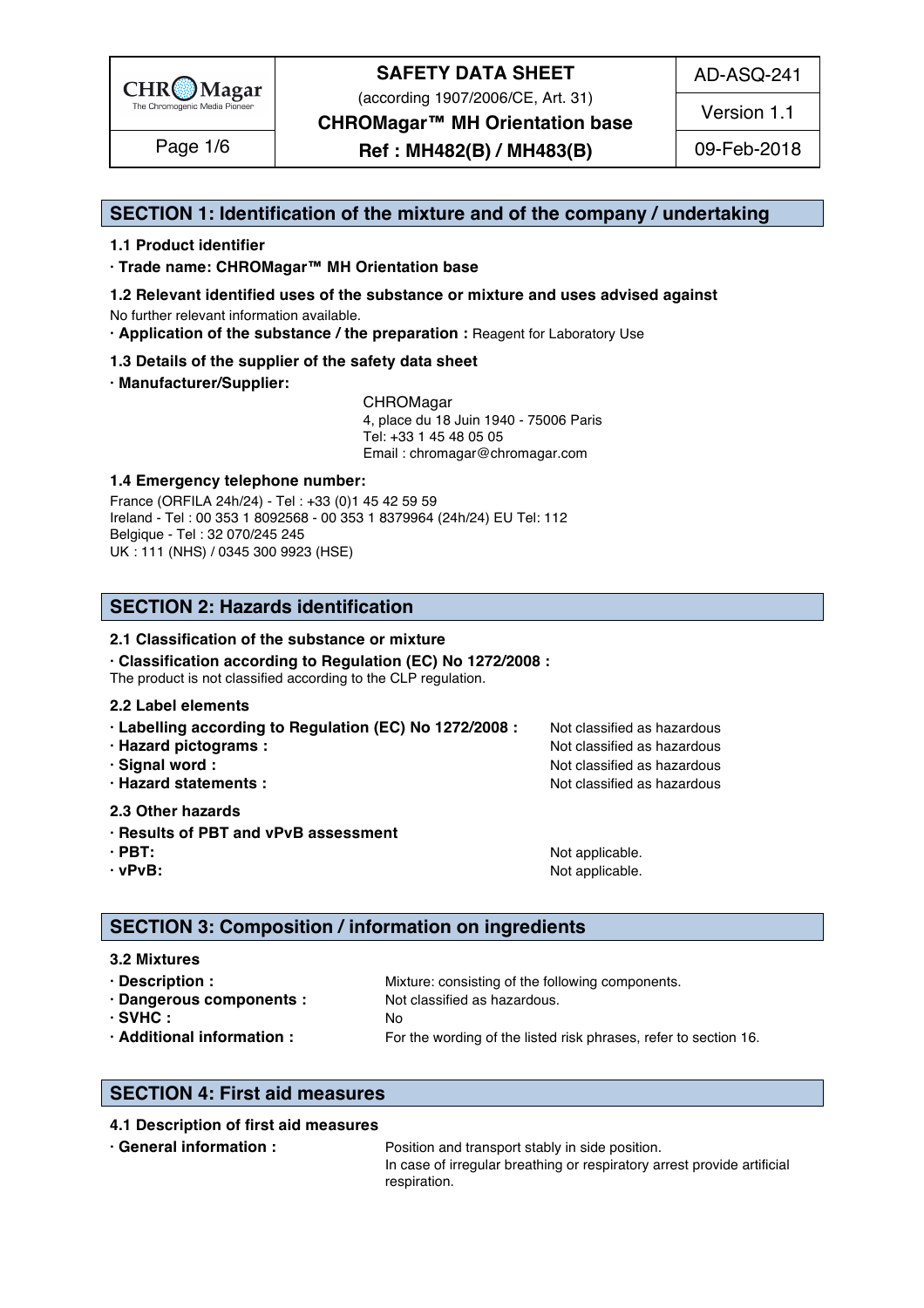

(according 1907/2006/CE, Art. 31)

AD-ASQ-241

**CHROMagar™ MH Orientation base**

Page 2/6  $\qquad$  **Ref : MH482(B) / MH483(B)** 09-Feb-2018

Version 1.1

| · After excessive inhalation : | Provide fresh air; consult a doctor in case of medical complaints.         |
|--------------------------------|----------------------------------------------------------------------------|
| · After skin contact:          | Generally the product does not irritate the skin.                          |
|                                | In the event of irritation, to withdraw soiled clothing, to wash the parts |
|                                | reached with soapy water, to rinse with large water.                       |
|                                | If skin irritation continues, consult a doctor.                            |
| $\cdot$ After eye contact :    | Rinse opened eye for several minutes under running water.                  |
| · After swallowing:            | Do not induce vomiting; call for medical help immediately.                 |

#### **4.2 Most important symptoms and effects, both acute and delayed :** 55

No further relevant information available. 56

**4.3 Indication of any immediate medical attention and special treatment needed :** 57

No further relevant information available. Superstanding the state of the state of the state of the state of the state of the state of the state of the state of the state of the state of the state of the state of the state

#### **SECTION 5: Firefighting measures**

#### **5.1 Suitable extinguishing agents:** 62

CO2, powder or water spray. Fight larger fires with water spray or alcohol resistant foam.

**5.2 Special hazards arising from the substance or mixture :** No further relevant information available. 64

#### **5.3 Advice for firefighters** 65

**· Protective equipment :** No special measures required. 66

#### **SECTION 6: Accidental release measures**

#### **6.1 Personal precautions, protective equipment and emergency procedures :** 70

No special measures required. Avoid formation of dust.

**6.2 Environmental precautions** : Do not allow product to reach sewage system or any water course. Dilute with plenty of water. The contract of the contract of the contract of the contract of the contract of the contract of the contract of the contract of the contract of the contract of the contract of the contract of the cont

#### **6.3 Methods and material for containment and cleaning up : Pick up mechanically.**

#### **6.4 Reference to other sections :** 75

See Section 7 for information on safe handling. See Section 8 for information on personal protective equipment.<br>See Section 13 for disposal information. See Section 13 for disposal information. The section of the section of the section of the section of the section of the section of the section of the section of the section of the section of the section of the section of t

#### **SECTION 7: Handling and storage**

| 7.1 Precautions for safe handling :                                                          | Keep away from heat and direct sunlight.<br>Thorough dedusting. |  |  |  |
|----------------------------------------------------------------------------------------------|-----------------------------------------------------------------|--|--|--|
| · Information about fire - and explosion protection:                                         | No special measures required.                                   |  |  |  |
| 7.2 Conditions for safe storage, including any incompatibilities :                           |                                                                 |  |  |  |
| $\cdot$ Storage:                                                                             |                                                                 |  |  |  |
| . Requirements to be met by storerooms and receptacles : Store away from light and moisture. | No special requirements.                                        |  |  |  |
| · Information about storage in one common storage facility : Not required.                   |                                                                 |  |  |  |
| · Further information about storage conditions :                                             | Store in cool, dry conditions in well sealed<br>receptacles.    |  |  |  |
| · Recommended storage temperature :                                                          | 15-30°C                                                         |  |  |  |
| 7.3 Specific end use(s) :                                                                    | No further relevant information available.                      |  |  |  |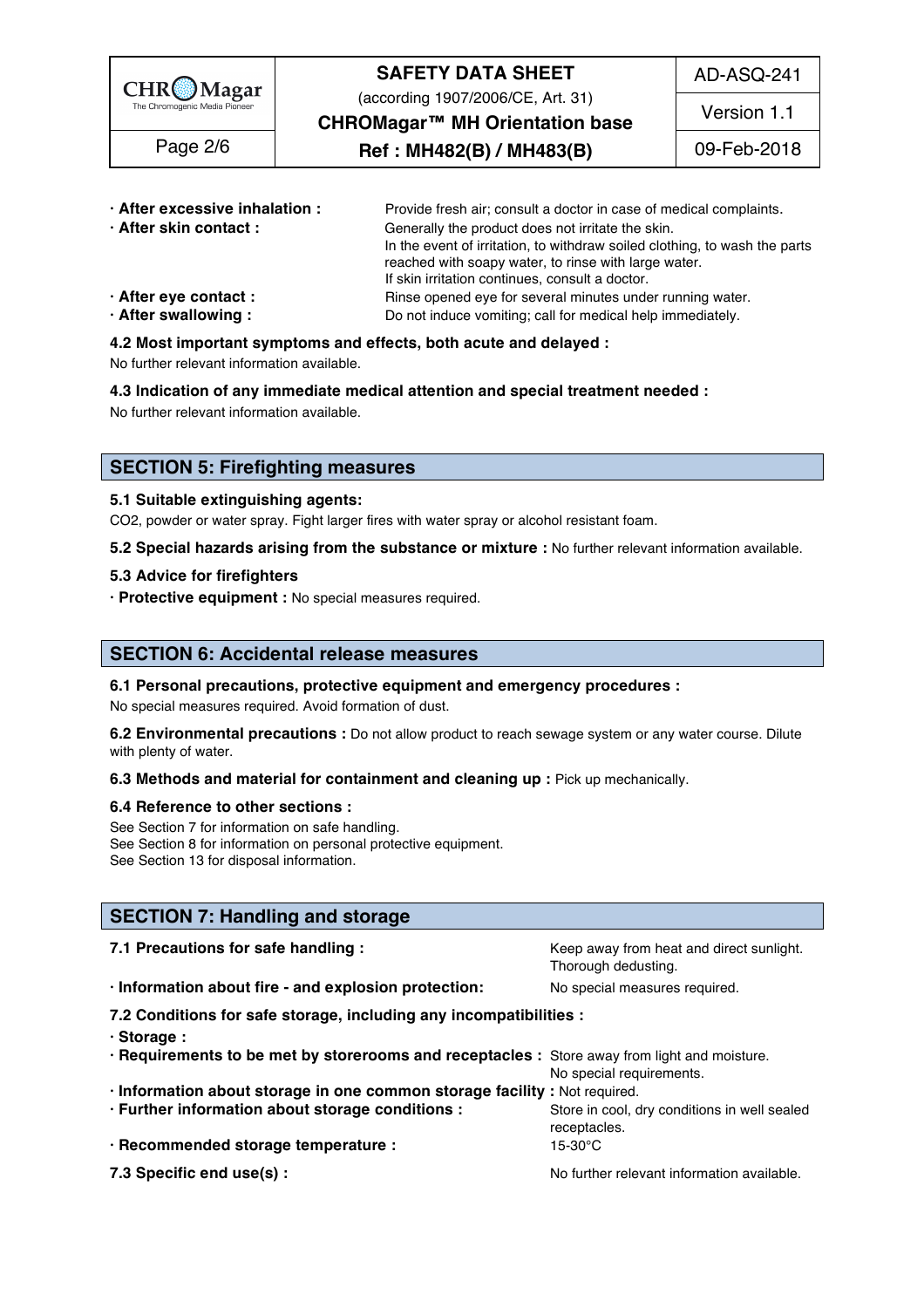

(according 1907/2006/CE, Art. 31)

**CHROMagar™ MH Orientation base**

**Ref : MH482(B) / MH483(B)** Page 3/6 09-Feb-2018

Version 1.1

AD-ASQ-241

#### **SECTION 8: Exposure controls/personal protection**

**· Additional information about design of technical facilities :** No further data; see section 7. 96

#### **8.1 Control parameters** 97

#### **· Ingredients with limit values that require monitoring at the workplace :** 98

The product does not contain any signifiant quantities of materials with critical values that have to be monitored at  $\hbox{the workplace.}$ 

intensive or longer exposure use self-contained respiratory protective device.

**· Additional information :** 101

The most current valid lists have been used as a basis for the production of this document.

#### **8.2 Exposure controls** 103

**· Personal protective equipment :** 104

#### **· General protective and hygienic measures :** 105

The usual precautionary measures are to be adhered to when handling chemicals.

**Respiratory protection :** In case of brief exposure or low pollution use respiratory filter device. In case of



**Protection of hands :** Protective gloves.



**Gloves material :** Butyl rubber, BR.

**Eye protection :** Safety glasses.

EN374 gloves for chemicals.



**Body protection :** Protective work clothing.



#### **SECTION 9: Physical and chemical properties**

**9.1 Information on basic physical and chemical properties** 

- **· General Information** 112
- **· Appearance :** 113

| Form :                              | Powder          |
|-------------------------------------|-----------------|
| Colour:                             | Beige           |
| $\cdot$ Odour :                     | Characteristic  |
| · Odour threshold:                  | Not determined. |
| $\cdot$ pH-value :                  | Not applicable. |
| Change in condition                 |                 |
| <b>Melting point/Melting range:</b> | Undetermined.   |
| <b>Boiling point/Boiling range:</b> | Undetermined.   |
| · Flash point :                     | Not applicable. |
|                                     |                 |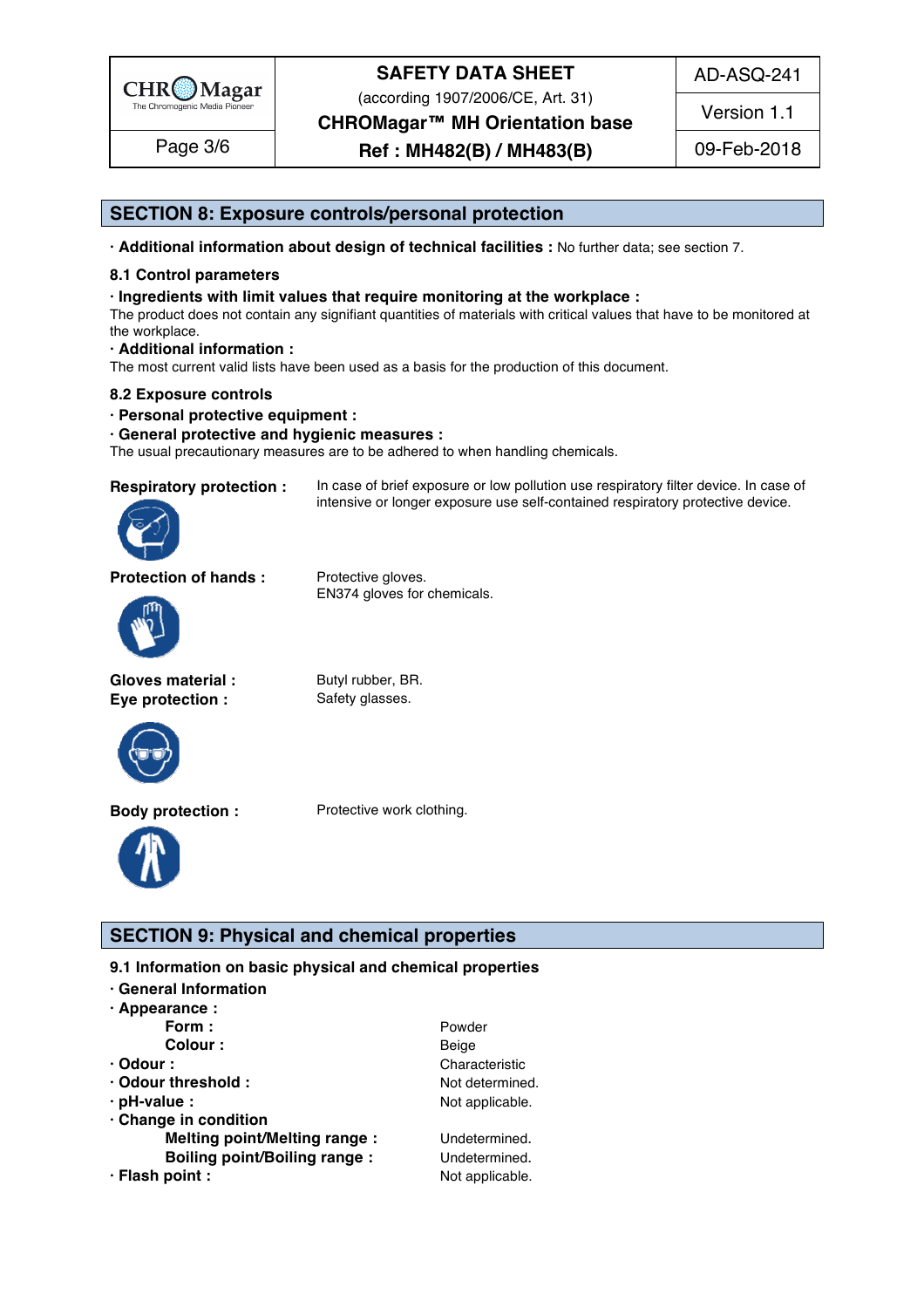

(according 1907/2006/CE, Art. 31)

AD-ASQ-241

**CHROMagar™ MH Orientation base**

#### **Ref : MH482(B) / MH483(B)** Page 4/6 09-Feb-2018

**10.2 Chemical stability :** 146

Version 1.1

| · Flammability (solid, gaseous) :                             | Not determined.                               |
|---------------------------------------------------------------|-----------------------------------------------|
|                                                               |                                               |
| · Ignition temperature:                                       | Not applicable.                               |
| · Decomposition temperature:                                  | Not determined.                               |
| · Self-igniting:                                              | Product is not self igniting.                 |
| · Danger of explosion :                                       | Product does not present an explosion hazard. |
| · Explosion limits :                                          |                                               |
| Lower :                                                       | Not determined.                               |
| Upper:                                                        | Not determined.                               |
| · Vapour pressure :                                           | Not applicable.                               |
| · Density at 20°C:                                            | $0.5 +/- 0.1$ g/cm <sup>3</sup>               |
| · Relative density :                                          | Not determined.                               |
| · Vapour density:                                             | Not applicable.                               |
| · Evaporation rate :                                          | Not applicable.                               |
| · Solubility in / Miscibility with water :                    |                                               |
|                                                               | Partly soluble.                               |
| · Segregation coefficient (n-octanol/water) : Not determined. |                                               |
| · Viscosity:                                                  |                                               |
| Dynamic:                                                      | Not applicable.                               |
| Kinematic:                                                    | Not applicable.                               |
| 9.2 Other information :                                       | No further relevant information available.    |

## **SECTION 10: Stability and reactivity**

| 10.1 Reactivity: |  |
|------------------|--|
|------------------|--|

**10.1 Reactivity :** No further relevant information available. 155.1 and the set of the set of the Norther relevant information available.

| · Thermal decomposition / conditions to be avoided :                               |                                                                     |
|------------------------------------------------------------------------------------|---------------------------------------------------------------------|
|                                                                                    | No decomposition if used and stored according to<br>specifications. |
| 10.3 Possibility of hazardous reactions :                                          | No dangerous reactions known.                                       |
| 10.4 Conditions to avoid :                                                         | No further relevant information available.                          |
| 10.5 Incompatible materials :                                                      | No further relevant information available.                          |
| 10.6 Hazardous decomposition products : No dangerous decomposition products known. |                                                                     |

#### **SECTION 11: Toxicological information**

#### **11.1 Information on toxicological effects**

| $\cdot$ Acute toxicity :                                                    | Based on available data, the classification criteria are not met.                                       |  |
|-----------------------------------------------------------------------------|---------------------------------------------------------------------------------------------------------|--|
| · Primary irritant effect :                                                 |                                                                                                         |  |
| $\cdot$ On the skin :                                                       | Based on available data, the classification criteria are not met.                                       |  |
| $\cdot$ On the eyes :                                                       | Based on available data, the classification criteria are not met.                                       |  |
|                                                                             | . Respiratory or skin sensitisation : Based on available data, the classification criteria are not met. |  |
| · CMR effects (carcinogenity, mutagenicity and toxicity for reproduction) : |                                                                                                         |  |
| Germ cell mutagenicity:                                                     | Based on available data, the classification criteria are not met.                                       |  |
| · Reproductive toxicity :                                                   | Based on available data, the classification criteria are not met.                                       |  |
| · STOT-single exposure :                                                    | Based on available data, the classification criteria are not met.                                       |  |
| · STOT-repeated exposure :                                                  | Based on available data, the classification criteria are not met.                                       |  |
| · Aspiration hazard:                                                        | Based on available data, the classification criteria are not met.                                       |  |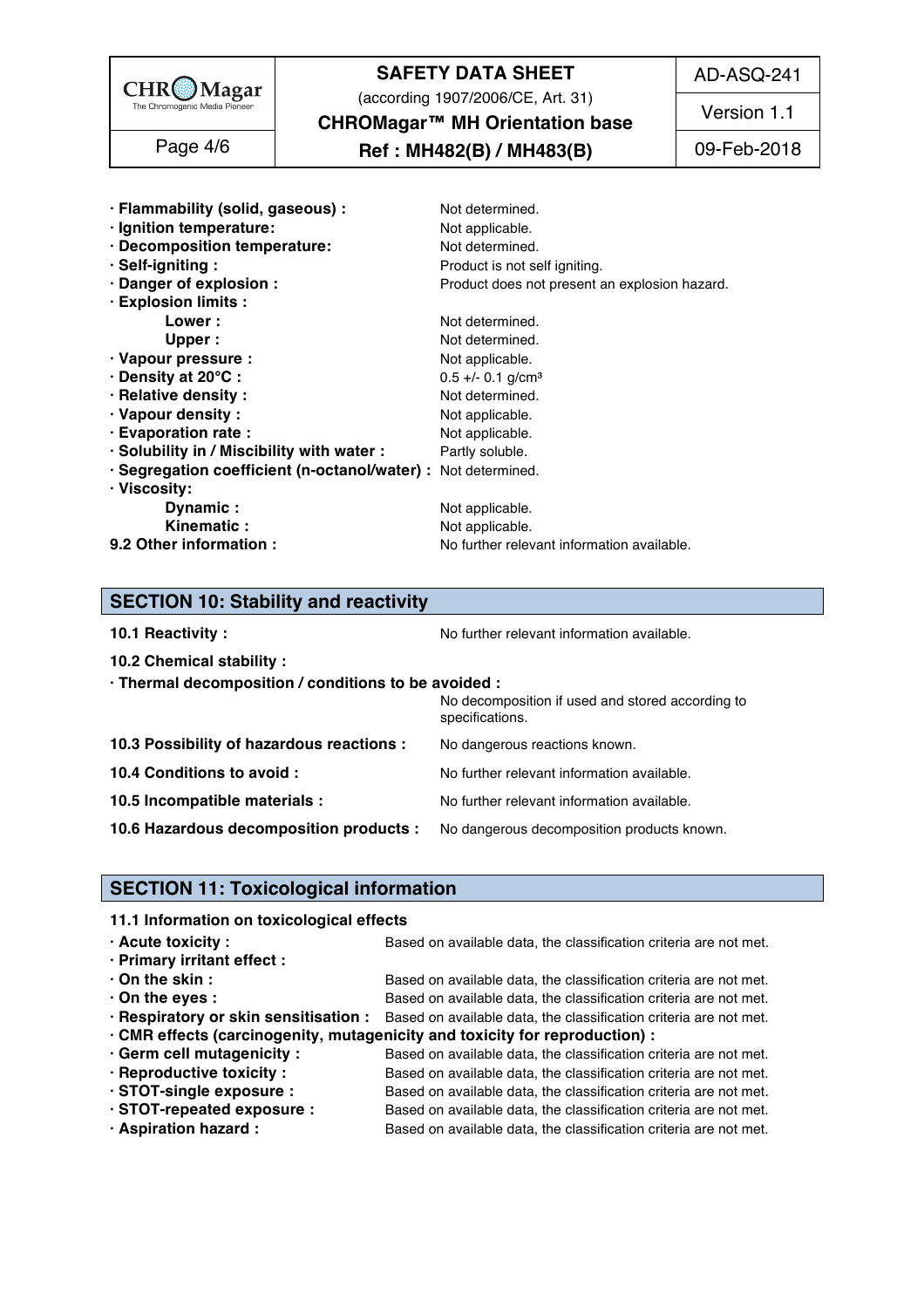

(according 1907/2006/CE, Art. 31)

AD-ASQ-241

**CHROMagar™ MH Orientation base**

**Ref : MH482(B) / MH483(B)** Page 5/6 09-Feb-2018

Version 1.1

| Page 5/6 |  |  |
|----------|--|--|
|          |  |  |

#### **SECTION 12: Ecological information**

| <b>12.1 Toxicity</b>                                           |                                            |
|----------------------------------------------------------------|--------------------------------------------|
| · Aquatic toxicity :                                           | No further relevant information available. |
| 12.2 Persistence and degradability :                           | No further relevant information available. |
| 12.3 Bioaccumulative potential :                               | No further relevant information available. |
| 12.4 Mobility in soil:<br>· Additional ecological information: | No further relevant information available. |
| · General notes :                                              | Generally not hazardous for water.         |
| 12.5 Results of PBT and vPvB assessment                        |                                            |
| $\cdot$ PBT :                                                  | Not applicable.                            |
| $\cdot$ vPvB :                                                 | Not applicable.                            |
| 12.6 Other adverse effects :                                   | No further relevant information available. |
|                                                                |                                            |

#### **SECTION 13: Disposal considerations**

#### **13.1 Waste treatment methods in a straight straight straight straight straight straight straight straight straight straight straight straight straight straight straight straight straight straight straight straight straigh**

- 
- **· Uncleaned packaging :** 189
- 

**· Recommendation : Must be specially treated according to official regulations.** 

**· Recommendation : Disposal must be made according to official regulations.** 

# **SECTION 14: Transport information**

| <b>14.1 UN-Number</b><br>· ADR, ADN, IMDG, IATA :                            | Void            |
|------------------------------------------------------------------------------|-----------------|
| 14.2 UN proper shipping name<br>$\cdot$ ADR, ADN, IMDG, IATA :               | Void            |
| 14.3 Transport hazard class(es)<br>· ADR, ADN, IMDG, IATA<br>$\cdot$ Class : | Void            |
| 14.4 Packing group<br>$\cdot$ ADR, IMDG, IATA :                              | Void            |
| 14.5 Environmental hazards :                                                 | Not applicable. |
| 14.6 Special precautions for user :                                          | Not applicable. |
| 14.7 Transport in bulk according to Annex II of Marpol and the IBC Code:     |                 |

Not applicable. 206 and 206 and 206 and 206 and 206 and 206 and 206 and 206 and 206 and 206 and 206 and 206 and **· UN "Model Regulation":** Void 207

#### **SECTION 15: Regulatory information**

**15.1 Safety, health and environmental regulations/legislation specific for the mixture :** 211

**· Directive 2012/18/EU** 212

**· Named dangerous substances - ANNEX I :** None of the ingredients is listed. 213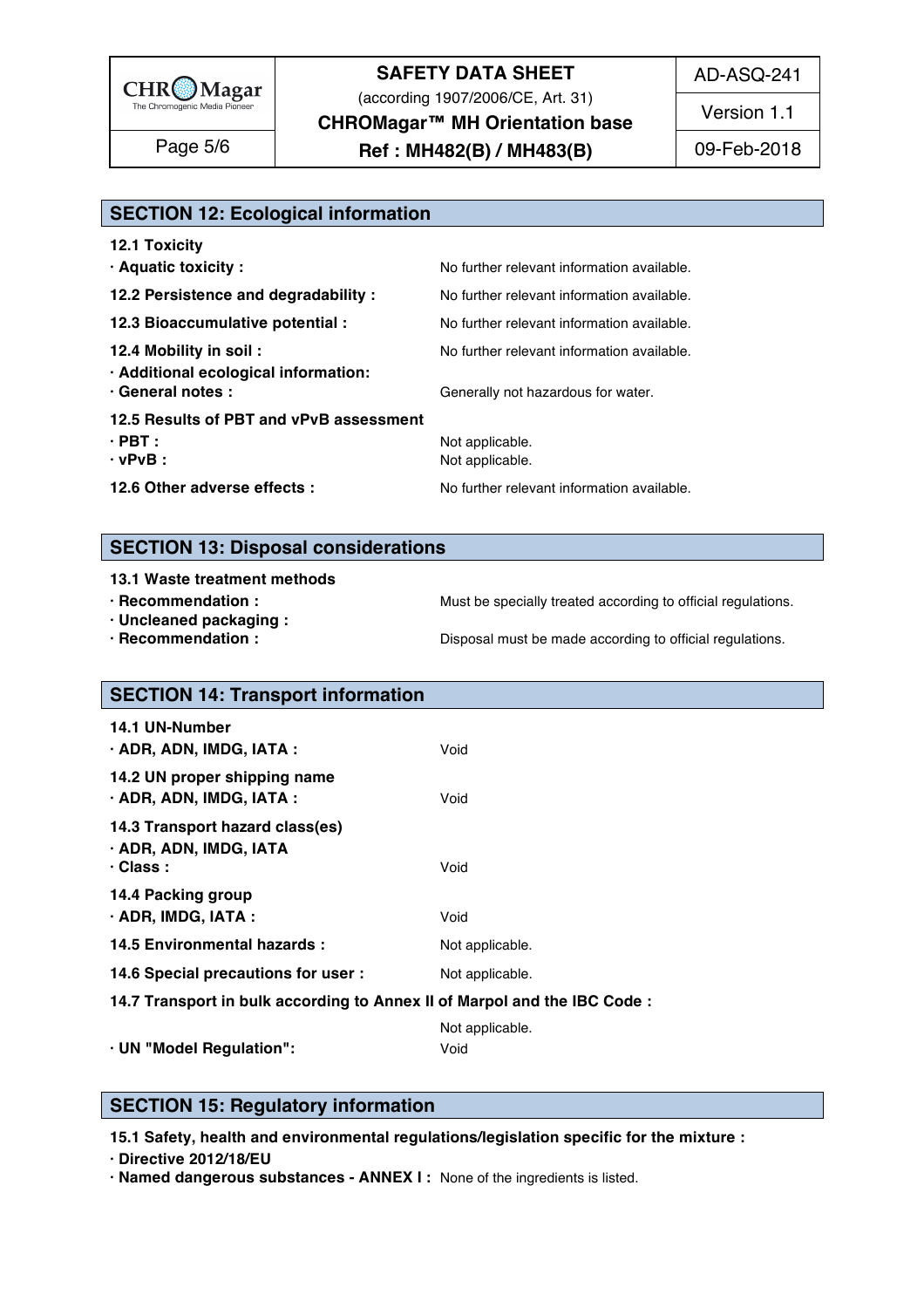

(according 1907/2006/CE, Art. 31)

AD-ASQ-241

**CHROMagar™ MH Orientation base**

**Ref : MH482(B) / MH483(B)** Page 6/6 09-Feb-2018

Version 1.1

**15.2 Chemical safety assessment :** A Chemical Safety Assessment has not been carried out.

#### **SECTION 16: Other information** 217

This information is based on our present knowledge. However, this shall not constitute a guarantee for any specific product features and shall not establish a legally valid contractual relationship.

#### **· Abbreviations and acronyms:** 222

ADR: Accord européen sur le transport des marchandises dangereuses par Route (European Agreement concerning the International Carriage of Dangerous Goods by Road) IMDG: International Maritime Code for Dangerous Goods<br>IATA: International Air Transport Association IATA: International Air Transport Association 226 GHS: Globally Harmonised System of Classification and Labelling of Chemicals EINECS: European Inventory of Existing Commercial Chemical Substances ELINCS: European List of Notified Chemical Substances CAS: Chemical Abstracts Service (division of the American Chemical Society) PBT: Persistent, Bioaccumulative and Toxic 2313 And 2313 And 2313 And 2313 And 2313 And 2313 And 2313 And 2313 SVHC: Substances of Very High Concern 232 vPvB: very Persistent and very Bioaccumulative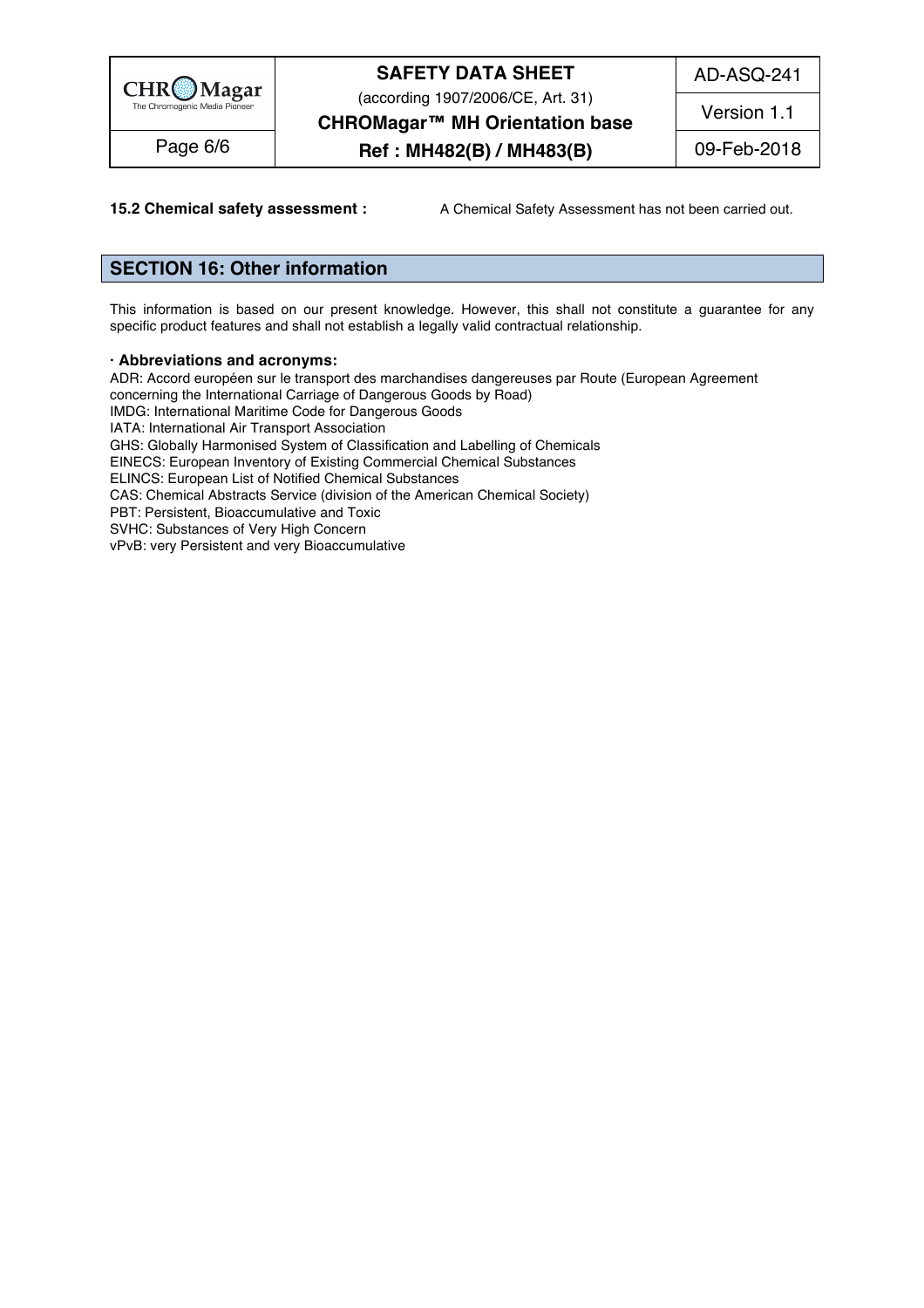

(according 1907/2006/CE, Art. 31)

AD-ASQ-242

Version 1.1

**CHROMagar™ MH Orientation supplement**

Page 1/6 **Ref : MH482(S) / MH483(S)** 09-Feb-2018

#### **SECTION 1: Identification of the mixture and of the company / undertaking** 1

#### **1.1 Product identifier** 2

**· Trade name: CHROMagar™ MH Orientation supplement** 3

- **1.2 Relevant identified uses of the substance or mixture and uses advised against** 4 No further relevant information available. 5
- **· Application of the substance / the preparation :** Reagent for Laboratory Use 6

#### **1.3 Details of the supplier of the safety data sheet** 7

**· Manufacturer/Supplier:** 8

CHROMagar 9 4, place du 18 Juin 1940 - 75006 Paris 10 Tel: +33 1 45 48 05 05 11 11 12 11 12 11 12 11 12 11 12 11 12 11 12 11 12 11 12 11 12 11 12 11 12 11 12 11 12 Email : chromagar@chromagar.com 12

#### **1.4 Emergency telephone number:**  $\blacksquare$  **1.4 Emergency telephone number:**

France (ORFILA 24h/24) - Tel: +33 (0)1 45 42 59 59 Ireland - Tel: 00 353 1 8092568 - 00 353 1 8379964 (24h/24) EU Tel: 112 Belgique - Tel : 32 070/245 245 16 UK : 111 (NHS) / 0345 300 9923 (HSE) 17

#### **SECTION 2: Hazards identification** 20

#### **2.1 Classification of the substance or mixture** 21

**· Classification according to Regulation (EC) No 1272/2008 :** 22

The product is not classified according to the CLP regulation.

#### **2.2 Label elements** 24

- **· Labelling according to Regulation (EC) No 1272/2008 : Not classified as hazardous**
- 
- 
- 

#### **2.3 Other hazards** 29

- **· Results of PBT and vPvB assessment** 30
- 
- 

**· Hazard pictograms :** Not classified as hazardous 26 and 26 and 26 and 26 and 26 and 26 and 26 and 26 and 26 and 26 and 26 and 26 and 26 and 26 and 26 and 26 and 26 and 26 and 26 and 26 and 26 and 26 and 26 and 26 and 26 **· Signal word :** Not classified as hazardous 27 and 27 and 27 and 27 and 27 and 27 and 27 and 27 and 27 and 27 and 27 and 27 and 27 and 27 and 27 and 27 and 27 and 27 and 27 and 27 and 27 and 27 and 27 and 27 and 27 and 2 **· Hazard statements :** Not classified as hazardous 28 and 28 and 28 and 28 and 28 and 28 and 28 and 28 and 28 and 28 and 28 and 28 and 28 and 28 and 28 and 28 and 28 and 28 and 28 and 28 and 28 and 28 and 28 and 28 and 28

**· PBT:**  $\blacksquare$  **PBT:**  $\blacksquare$  **PBT:**  $\blacksquare$  **Not applicable.**  $\blacksquare$   $\blacksquare$   $\blacksquare$   $\blacksquare$   $\blacksquare$   $\blacksquare$   $\blacksquare$   $\blacksquare$   $\blacksquare$   $\blacksquare$   $\blacksquare$   $\blacksquare$   $\blacksquare$   $\blacksquare$   $\blacksquare$   $\blacksquare$   $\blacksquare$   $\blacksquare$   $\blacksquare$   $\blacksquare$   $\blacksquare$   $\blacksquare$   $\blacksquare$ **· vPvB:**  $\bullet$  **·**  $\bullet$  **122 ·**  $\bullet$  **122 ·**  $\bullet$  **·**  $\bullet$  **·**  $\bullet$  **·**  $\bullet$  **·**  $\bullet$  **·**  $\bullet$  **·**  $\bullet$  **·**  $\bullet$  **·**  $\bullet$  **·**  $\bullet$  **·**  $\bullet$  **·**  $\bullet$  **·**  $\bullet$  **·**  $\bullet$  **·**  $\bullet$  **·**  $\bullet$  **·**  $\bullet$  **·**  $\bullet$  **·**  $\bullet$  **·**  $\$ 

#### **SECTION 3: Composition / information on ingredients**

#### **3.2 Mixtures** 36

**· Description : 1988** Mixture: consisting of the following components. **· Dangerous components :** Not classified as hazardous. 388 and 288 and 288 and 288 and 288 and 288 and 288 and 288 and 288 and 288 and 288 and 288 and 288 and 288 and 288 and 288 and 288 and 288 and 288 and 288 and 288 an **· SVHC :** No 39 **· Additional information :** For the wording of the listed risk phrases, refer to section 16. 40

#### **SECTION 4: First aid measures** 43

#### **4.1 Description of first aid measures** 44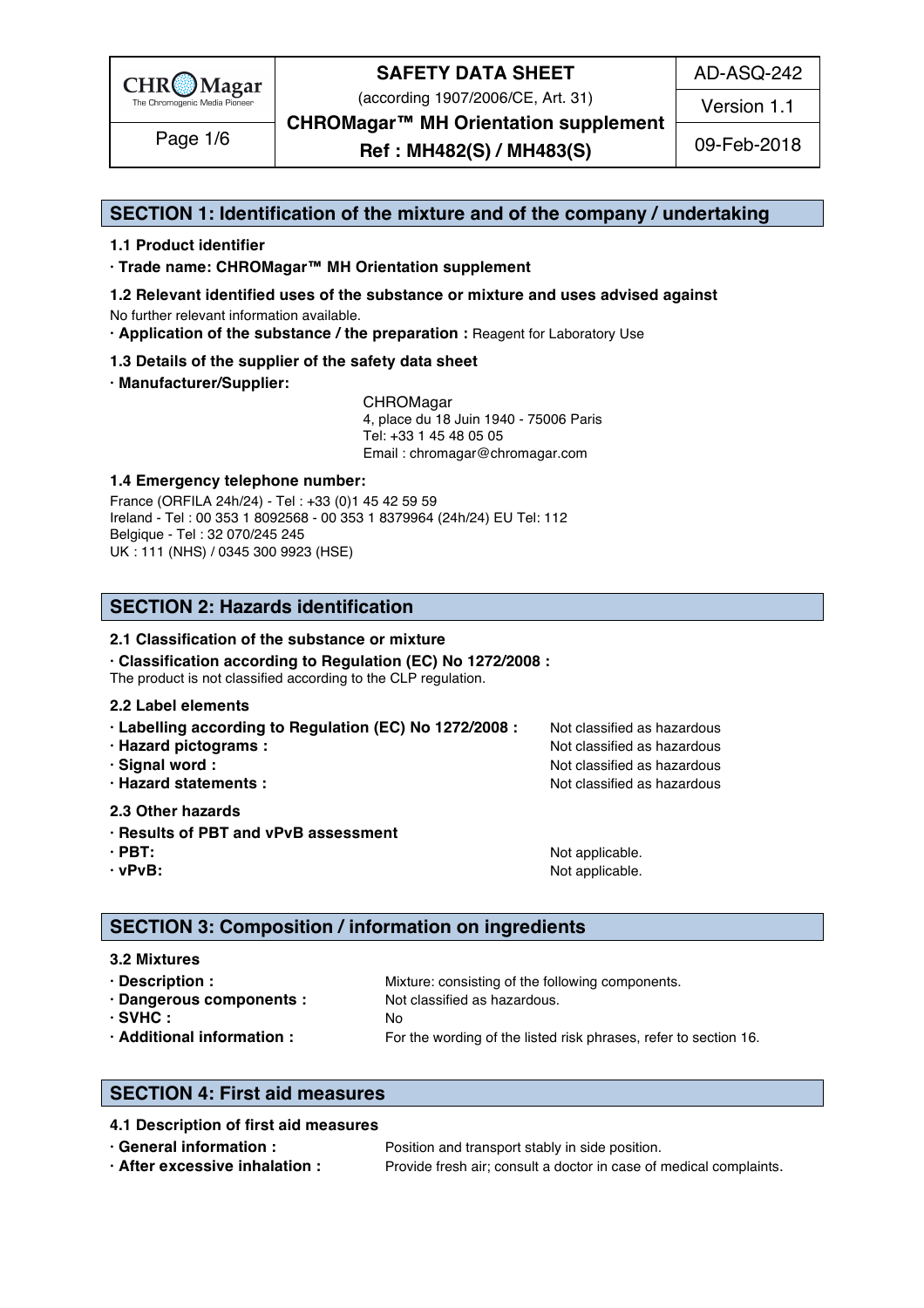

(according 1907/2006/CE, Art. 31)

AD-ASQ-242

Version 1.1

**CHROMagar™ MH Orientation supplement** Page 2/6 **Ref** : MH482(S) / MH483(S) 09-Feb-2018

| · After skin contact: | In the event of irritation, to withdraw soiled clothing, to wash the parts |  |  |
|-----------------------|----------------------------------------------------------------------------|--|--|
|                       | reached with soapy water, to rinse with large water.                       |  |  |
|                       | If skin irritation continues, consult a doctor.                            |  |  |
| · After eye contact : | Rinse opened eye for several minutes under running water.                  |  |  |

- 
- **· After swallowing :** Do not induce vomiting; call for medical help immediately.
- **4.2 Most important symptoms and effects, both acute and delayed :** 52

No further relevant information available. Some relationships are settled as a state of the state of the state o

**4.3 Indication of any immediate medical attention and special treatment needed :** 54

No further relevant information available. 55

#### **SECTION 5: Firefighting measures**

#### **5.1 Suitable extinguishing agents:** 59

CO2, powder or water spray. Fight larger fires with water spray or alcohol resistant foam.

**5.2 Special hazards arising from the substance or mixture :** No further relevant information available. 61

#### **5.3 Advice for firefighters** 62

**· Protective equipment :** No special measures required. 63

#### **SECTION 6: Accidental release measures**

**6.1 Personal precautions, protective equipment and emergency procedures :** 67 No special measures required. 68

**6.2 Environmental precautions** : Do not allow product to reach sewage system or any water course. Dilute with plenty of water. The contract of the contract of the contract of the contract of the contract of the contract of the contract of the contract of the contract of the contract of the contract of the contract of the cont

**6.3 Methods and material for containment and cleaning up : Absorb with liquid-binding material (sand,** diatomite, acid binders, universal binders, sawdust).

#### **6.4 Reference to other sections :** 73

See Section 7 for information on safe handling. The section of the section of the section of the section of the section of the section of the section of the section of the section of the section of the section of the secti See Section 8 for information on personal protective equipment. See Section 13 for disposal information. The section of the section of the section of the section of the section of the section of the section of the section of the section of the section of the section of the section of t

#### **SECTION 7: Handling and storage**

**7.1 Precautions for safe handling :**  $\qquad \qquad \text{No special measures required.}$ 

**· Information about fire - and explosion protection:** No special measures required. 81

- **7.2 Conditions for safe storage, including any incompatibilities :** 82
- **· Storage :** 83
- **· Requirements to be met by storerooms and receptacles :** Store away from light and moisture. 84
- **· Information about storage in one common storage facility :** Not required. 85
- **· Further information about storage conditions :** Protect from frost. 86
- **· Recommended storage temperature :** 15-30°C 87

**7.3 Specific end use(s) : No further relevant information available.** 88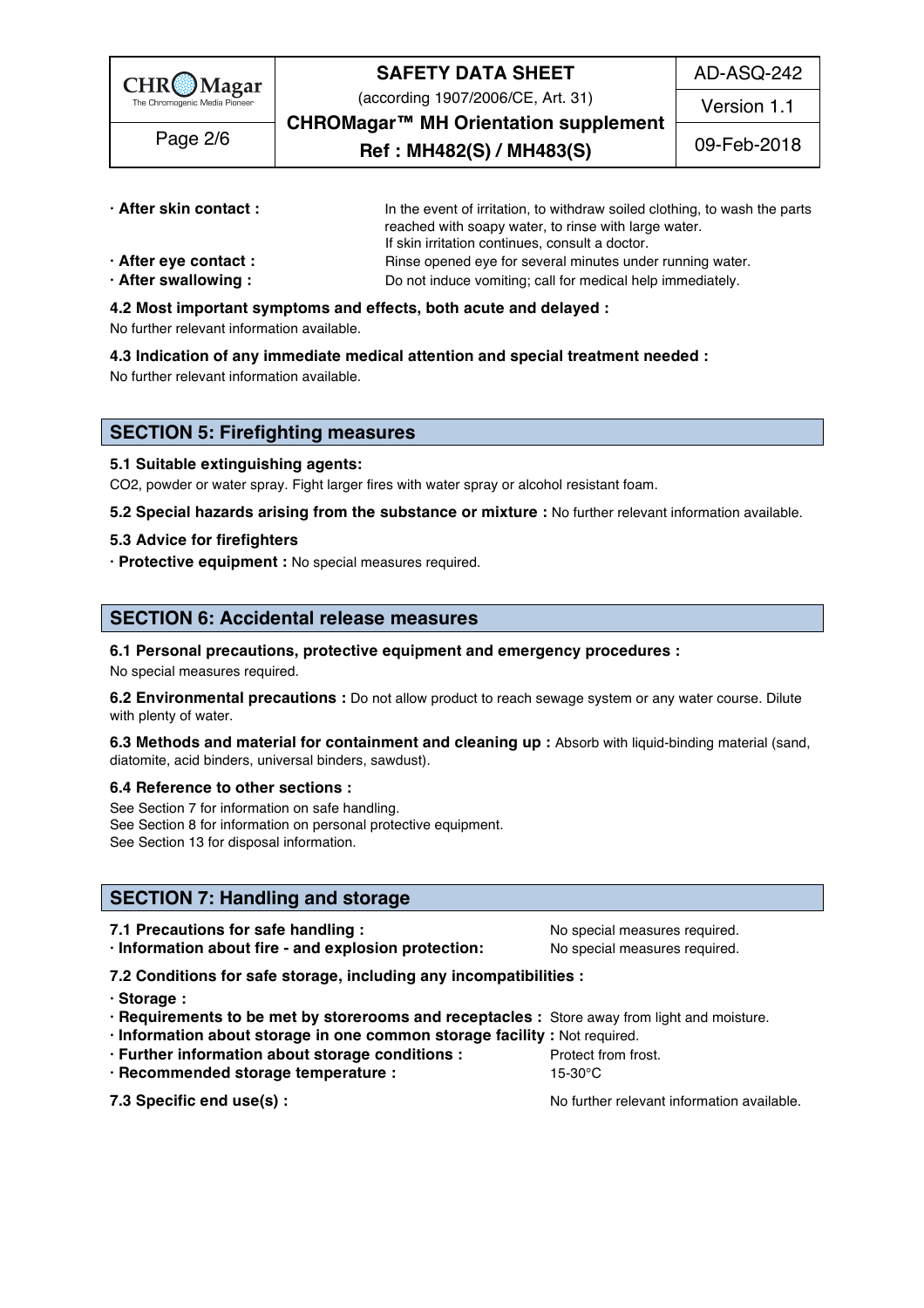

(according 1907/2006/CE, Art. 31)

**CHROMagar™ MH Orientation supplement**

Page 3/6 **Ref** : **MH482(S) / MH483(S)** 09-Feb-2018

AD-ASQ-242

Version 1.1

#### **SECTION 8: Exposure controls / personal protection**

**· Additional information about design of technical facilities :** No further data; see section 7. 94

#### **8.1 Control parameters** 95

#### **· Ingredients with limit values that require monitoring at the workplace :** 96

The product does not contain any signifiant quantities of materials with critical values that have to be monitored at the workplace. 98

#### **· Additional information :** 99

The most current valid lists have been used as a basis for the production of this document.

#### **8.2 Exposure controls** 101

**· Personal protective equipment :** 102

#### **· General protective and hygienic measures :** 103

The usual precautionary measures are to be adhered to when handling chemicals.

**Respiratory protection :** Not required.



**Protection of hands :** Protective gloves.

EN374 gloves for chemicals.



**Gloves material :** Butyl rubber, BR. **Eye protection :** Safety glasses.



**Body protection :** Protective work clothing.



#### **SECTION 9: Physical and chemical properties**

**9.1 Information on basic physical and chemical properties** 

- **· General Information** 110
- **· Appearance :** 111

|                                     | Liquid          |
|-------------------------------------|-----------------|
| Form :<br>Colour :                  | Yellowish       |
| $\cdot$ Odour :                     | Characteristic  |
| · Odour threshold:                  | Not determined. |
| $\cdot$ pH-value :                  | Not determined. |
| Change in condition                 |                 |
| <b>Melting point/Melting range:</b> | Undetermined.   |
| <b>Boiling point/Boiling range:</b> | Undetermined.   |
| · Flash point :                     | Not applicable. |
|                                     |                 |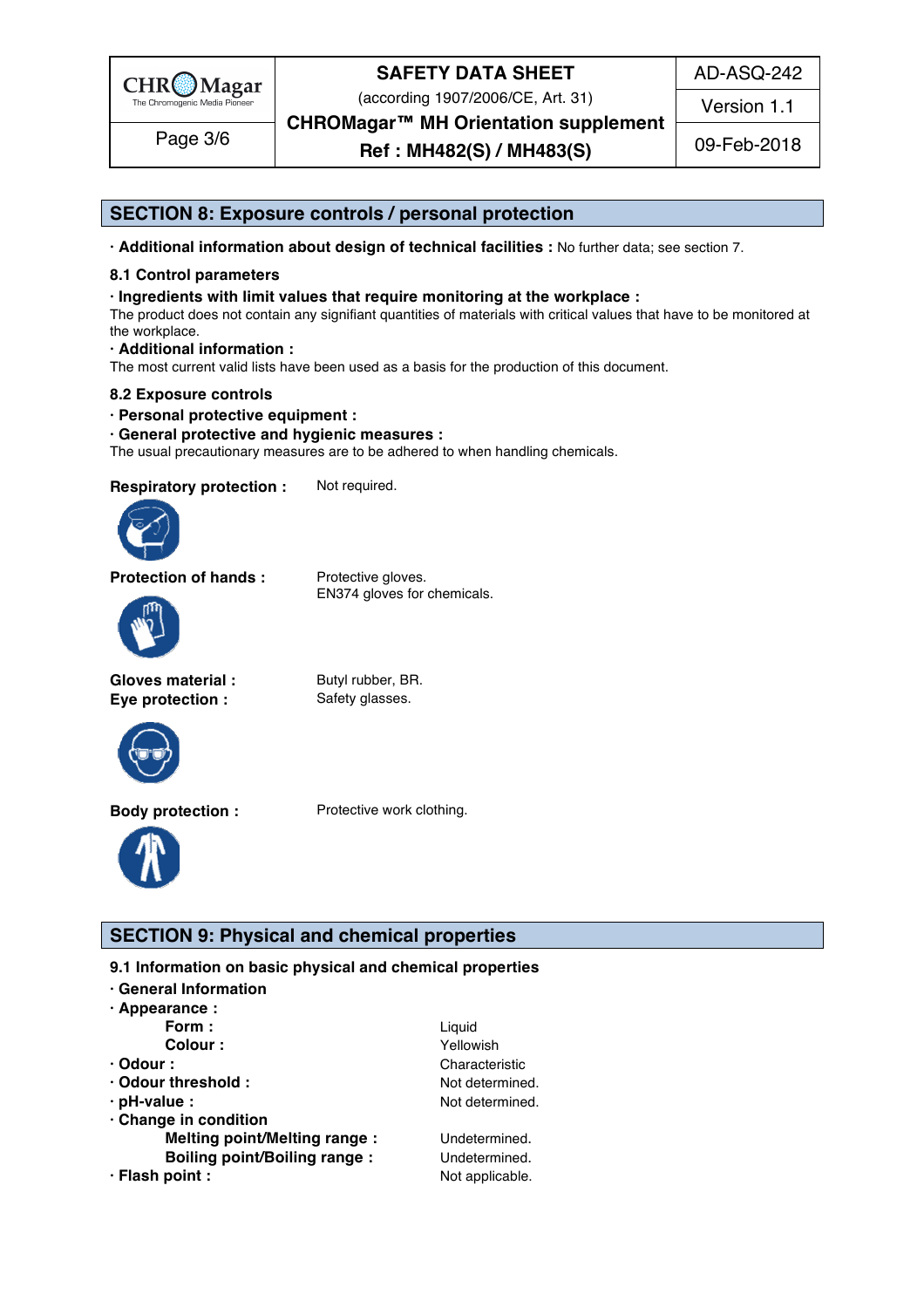

(according 1907/2006/CE, Art. 31)

AD-ASQ-242

Version 1.1

**CHROMagar™ MH Orientation supplement** Page 4/6 **Ref : MH482(S) / MH483(S)** 09-Feb-2018

| · Flammability (solid, gaseous) :                             | Not applicable.                               |
|---------------------------------------------------------------|-----------------------------------------------|
| · Ignition temperature:                                       | Not applicable.                               |
| · Decomposition temperature:                                  | Not determined.                               |
| · Self-igniting:                                              | Product is not self igniting.                 |
| · Danger of explosion :                                       | Product does not present an explosion hazard. |
| · Explosion limits :                                          |                                               |
| Lower :                                                       | Not determined.                               |
| Upper:                                                        | Not determined.                               |
| · Vapour pressure :                                           | Not determined.                               |
| · Density at 20°C :                                           | 1 +/- 10% g/cm <sup>3</sup>                   |
| · Relative density :                                          | Not determined.                               |
| · Vapour density:                                             | Not determined.                               |
| · Evaporation rate :                                          | Not determined.                               |
| · Solubility in / Miscibility with water :                    | Fully miscible.                               |
| · Segregation coefficient (n-octanol/water) : Not determined. |                                               |
| · Viscosity:                                                  |                                               |
| Dynamic:                                                      | Not determined.                               |
| Kinematic:                                                    |                                               |
|                                                               | Not determined.                               |

#### **SECTION 10: Stability and reactivity**

**10.1 Reactivity :** No further relevant information available. 153.1 and the set of the set of the Norther relevant information available.

**10.2 Chemical stability :** 144

**· Thermal decomposition / conditions to be avoided :** 145

No decomposition if used and stored according to specifications.

| 10.3 Possibility of hazardous reactions :                                          | No dangerous reactions known.              |
|------------------------------------------------------------------------------------|--------------------------------------------|
| 10.4 Conditions to avoid :                                                         | No further relevant information available. |
| 10.5 Incompatible materials :                                                      | No further relevant information available. |
| 10.6 Hazardous decomposition products : No dangerous decomposition products known. |                                            |

#### **SECTION 11: Toxicological information**

#### **11.1 Information on toxicological effects**

| $\cdot$ Acute toxicity :        | Based on available data, the classification criteria are not met.                                       |
|---------------------------------|---------------------------------------------------------------------------------------------------------|
| · Primary irritant effect :     |                                                                                                         |
| $\cdot$ On the skin :           | Based on available data, the classification criteria are not met.                                       |
| $\cdot$ On the eyes :           | Based on available data, the classification criteria are not met.                                       |
|                                 | · Respiratory or skin sensitisation : Based on available data, the classification criteria are not met. |
|                                 | · CMR effects (carcinogenity, mutagenicity and toxicity for reproduction) :                             |
| · Germ cell mutagenicity :      | Based on available data, the classification criteria are not met.                                       |
| $\cdot$ Reproductive toxicity : | Based on available data, the classification criteria are not met.                                       |

- 
- **· STOT-repeated exposure :** Based on available data, the classification criteria are not met.
- 

**· STOT-single exposure :** Based on available data, the classification criteria are not met. **· Aspiration hazard :** Based on available data, the classification criteria are not met.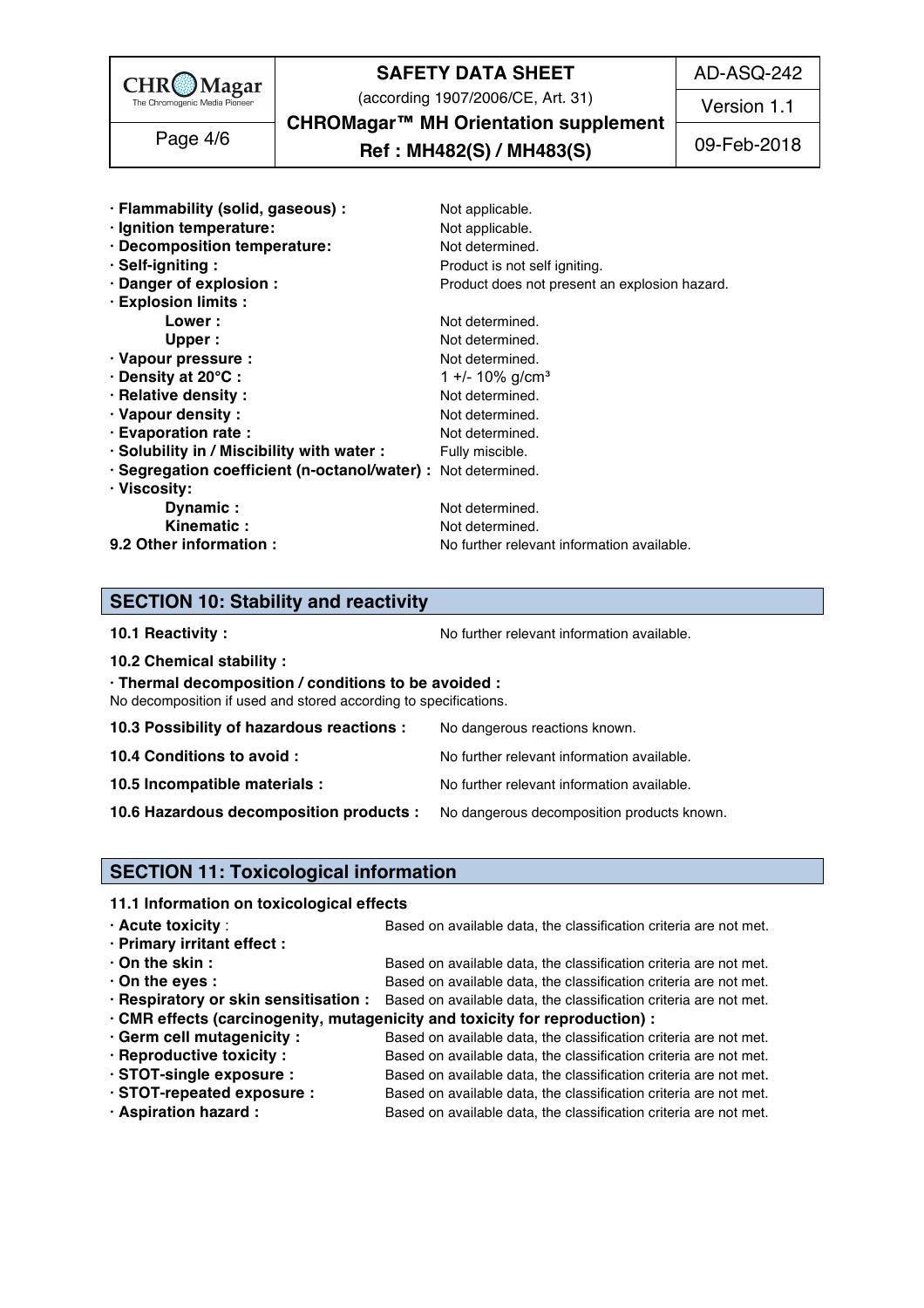

(according 1907/2006/CE, Art. 31)

AD-ASQ-242

Version 1.1

**CHROMagar™ MH Orientation supplement**

Page 5/6 **Ref : MH482(S) / MH483(S)** 09-Feb-2018

| <b>SECTION 12: Ecological information</b>                 |                                            |  |
|-----------------------------------------------------------|--------------------------------------------|--|
| <b>12.1 Toxicity</b>                                      | No further relevant information available. |  |
| · Aquatic toxicity :                                      |                                            |  |
| 12.2 Persistence and degradability :                      | No further relevant information available. |  |
| 12.3 Bioaccumulative potential :                          | No further relevant information available. |  |
| 12.4 Mobility in soil:                                    | No further relevant information available. |  |
| · Additional ecological information:<br>· General notes : | Generally not hazardous for water.         |  |
| 12.5 Results of PBT and vPvB assessment                   |                                            |  |
| $\cdot$ PBT :<br>$\cdot$ vPvB :                           | Not applicable.<br>Not applicable.         |  |
| 12.6 Other adverse effects :                              | No further relevant information available. |  |

#### **SECTION 13: Disposal considerations**

| 13.1 Waste treatment methods     |                                                              |
|----------------------------------|--------------------------------------------------------------|
| $\cdot$ Recommendation :         | Must be specially treated according to official regulations. |
|                                  | Smaller quantities can be disposed of with household waste.  |
| · Uncleaned packaging :          |                                                              |
| · Recommendation :               | Disposal must be made according to official regulations.     |
| · Recommended cleansing agents : | Water, if necessary together with cleansing agents.          |

# **SECTION 14: Transport information**

| <b>14.1 UN-Number</b><br>· ADR, ADN, IMDG, IATA :                            | Void                    |
|------------------------------------------------------------------------------|-------------------------|
| 14.2 UN proper shipping name<br>· ADR, ADN, IMDG, IATA :                     | Void                    |
| 14.3 Transport hazard class(es)<br>· ADR, ADN, IMDG, IATA<br>$\cdot$ Class : | Void                    |
| 14.4 Packing group<br>$\cdot$ ADR, IMDG, IATA :                              | Void                    |
| 14.5 Environmental hazards :                                                 | Not applicable.         |
| 14.6 Special precautions for user :<br>· Stowage category:                   | Not applicable.         |
| 14.7 Transport in bulk according to Annex II of Marpol and the IBC Code :    |                         |
| · UN "Model Regulation":                                                     | Not applicable.<br>Void |
|                                                                              |                         |